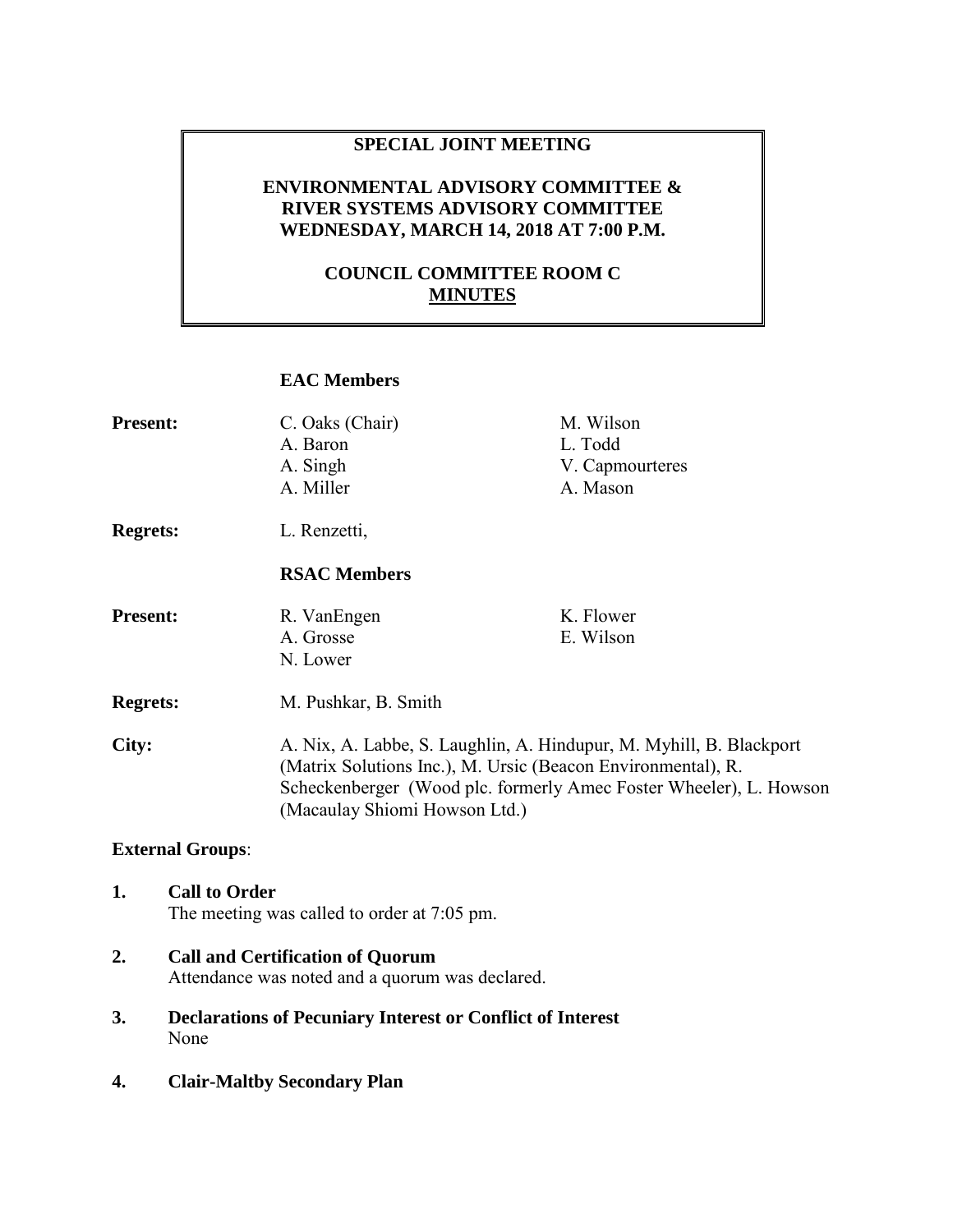Arun Hindupar, Supervisor of Infrastructure Engineering with the City of Guelph, introduced the agenda for the presentation and introduced the Clair-Maltby project team.

- Ron Scheckenberger from Wood plc reviewed project updates, timelines, and study components – currently into Phase 2 which will conclude after the charrette
- Reviewed study scales, key CEIS tasks, and background information

Bill Blackport from Matrix Solutions discussed the hydrogeological findings and monitoring techniques.

- Reviewed long-term groundwater level monitoring for Hall's Pond downward hydraulic gradients reflecting recharge in the Paris Moraine and bedrock aquifer
- Presented graphs and seasonal trends (per the year 2 monitoring report)
- Further refinement of the runoff characteristics in the study area and the role of water in supporting natural systems functionality being looked at moving into Phase 3. This information will be a fundamental component of the development of stormwater management plan
- Reviewed precipitation totals and temperature data collected to date

Margot Ursic from Beacon Environmental presented information related to significant landform, wetlands, the Natural Heritage System, vegetation communities, and wildlife including wildlife habitat, linkages and species movement/mortality (existing roads).

Liz Howson from Macaulay Shiomi Howson Ltd. reviewed conceptual land use, preliminary population and employment projections.

- Review of preliminary stormwater management considerations beginning to tie information together to understand and define principles to guide stormwater management (i.e. internally draining/infiltrating system to mimic existing characteristics)
- Considering best management practices and LID to complement existing uses and functionality
- Location, size, geometry, form, and other complementary considerations extent of LID BMP uptake/capture, overland flow routes for extreme events, future catchments, pretreatment needs and seasonal considerations
- Require developers to build for infiltration rethinking what an urban landscape looks like (i.e. not traditional wet storm water management ponds)

City staff and consultant team were available to answer questions.

General discussion:

- Comparisons between old subwatershed studies and new data
- Groundwater vulnerability updates constraints and management
- Protection of HDFs identified sites are already within the NHS
- Fish habitat identified sites are already within the NHS
- Water quality full range of indicators being collected as part of baseline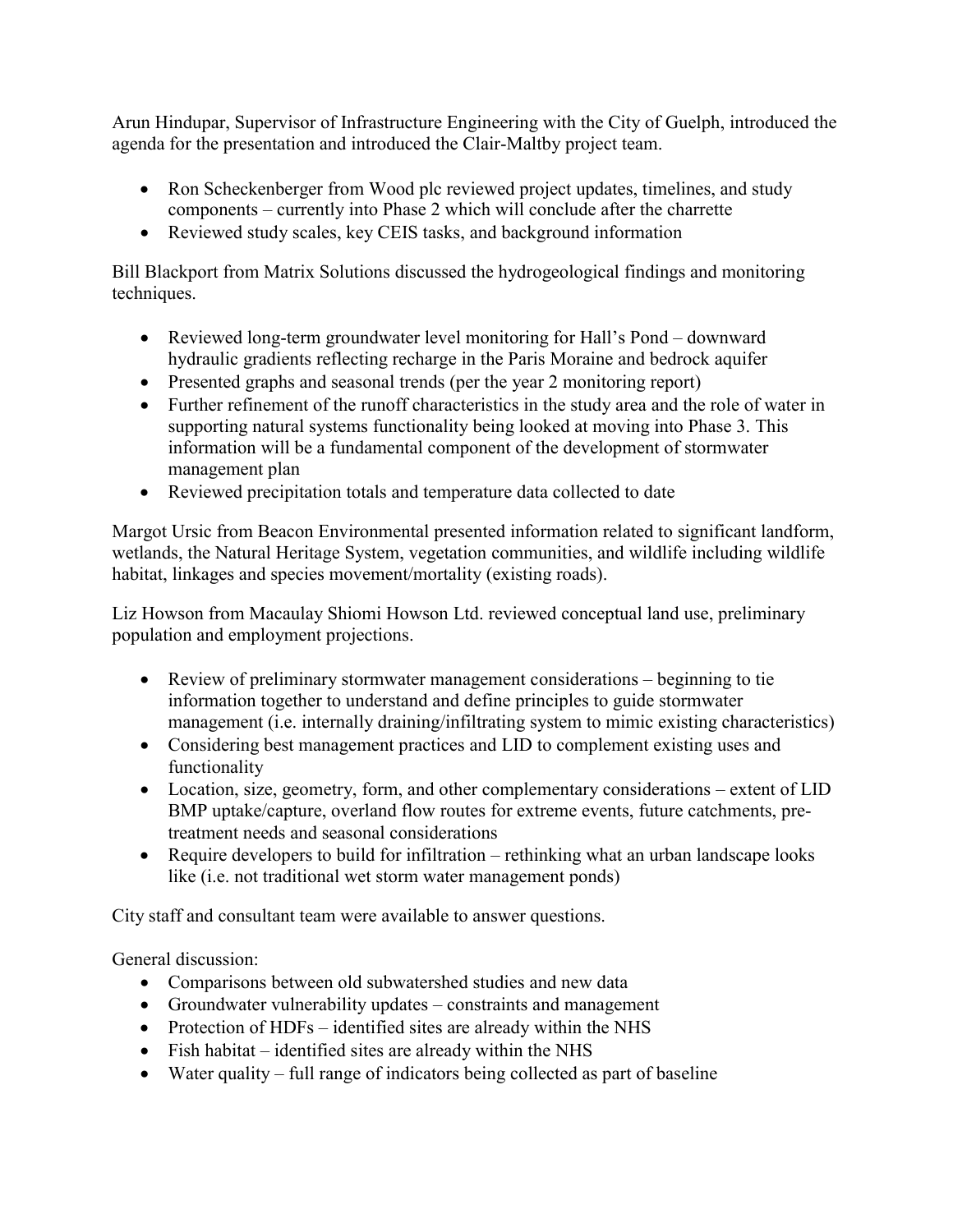- Source water protection information is not being updated through this process water quality and quantity protection is in the study scope
- Water quality samples are showing pesticides in some locations redevelopment to other uses may offer opportunity to change this over time
- Hydrology enough sample size to cover broad site. Study design took advantage of where site access was provided. Using shared information where it is available
- Private well monitoring out of scope. Future development/redevelopment will be on municipal services and wells would be decommissioned

Liz Howson introduced the design charrette and took Committees through evaluation exercise.

- Alternative #1 Featuring the Green: Less dense, greater public access/views of NHS (single loaded roads), fewest crossings of the NHS, lower end of density range, SWM areas shown (for quantity) taking advantage of existing topography, green gateway to the **City**
- Alternative #2 Focus on Community Services: Heavier focus on commercial services, alternate road patterns, less road frontage along the NHS, more mid density development, partial redevelopment of rolling hills, commercial gateway to the City
- Alternative #3 Connected and Urban: Much more connected road system through NHS in places, full redevelopment of rolling hills, highest density range, looks at co-locating SWM, parks and schools, mixed use gateway to the City

Ron Scheckenberger reviewed the Stormwater Management Considerations and an additional evaluation form was provided to the Committees for feedback and ideas on the SWM approach.

The Environmental Advisory Committee and River Systems Advisory Committee completed the CMSP charrette exercise.

The River Systems Advisory Committee went into Committee to discuss.

## **Moved by K. Flower and seconded by R. VanEngen,**

## **AMENDMENT**

**Moved by A.Grosse and seconded by K. Flower,** 

**In response to the CMSP charrette exercise, the River System Advisory Committee recommends:** 

- **That defragmentation of natural heritage and enhancement of natural heritage connectivity be added as a target based on study data; and**
- **That monitoring of surface and groundwater quality continues post-development including analysis of pesticides.**